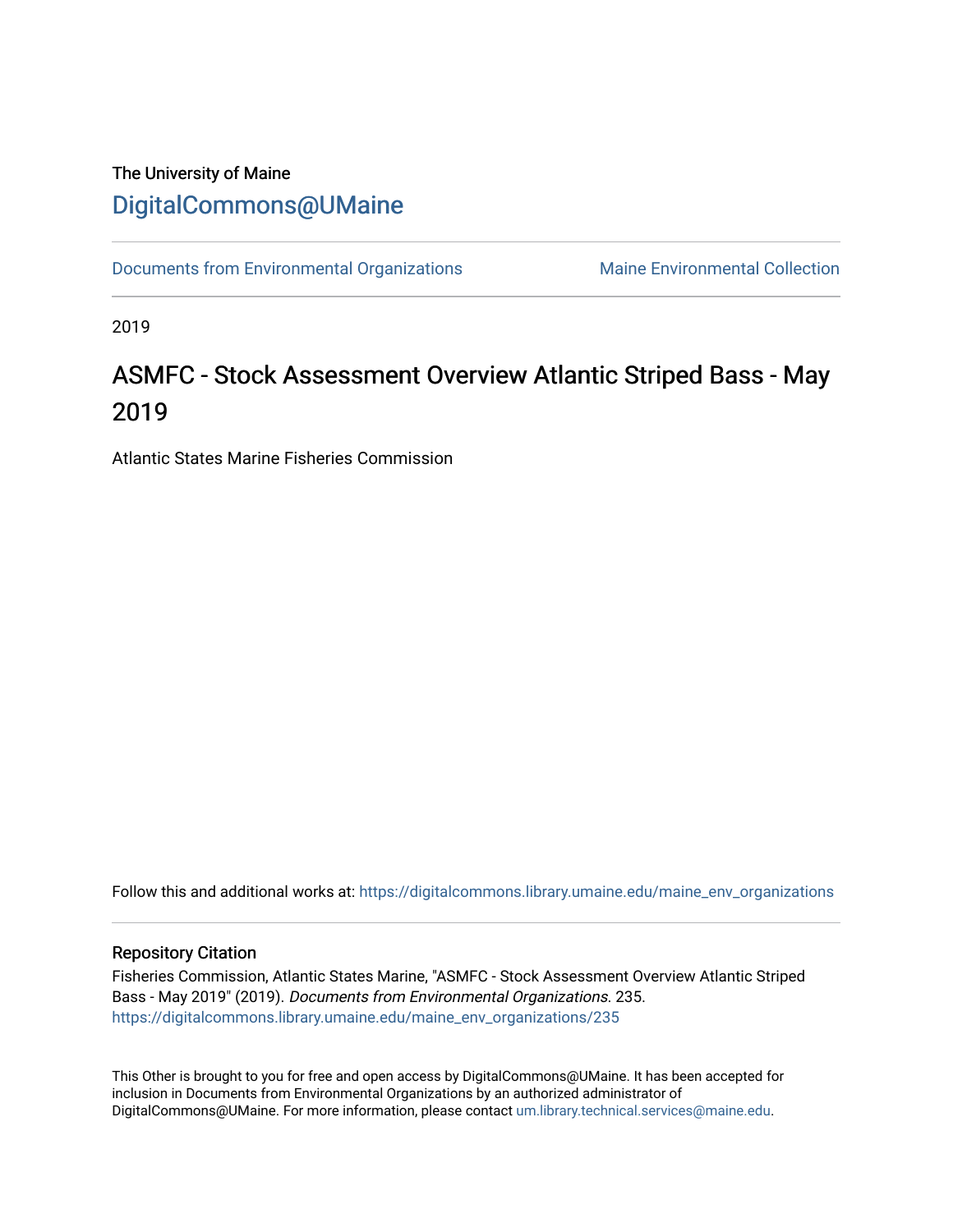

#### **Introduction**

This document presents a summary of the 2018 benchmark stock assessment for Atlantic striped bass. The assessment was peer-reviewed by an independent panel of scientific experts at the 66<sup>th</sup> Northeast Regional Stock Assessment Workshop/Stock Assessment Review Committee (SAW/SARC66) meeting in November 2018. The assessment is the latest and best information available on the status of the coastwide Atlantic striped bass stock for use in fisheries management.

#### **Management Overview**

Atlantic coast migratory striped bass live along the eastern coast of North America from the St. Lawrence River in Canada to the Roanoke River and other tributaries of Albemarle Sound in North Carolina. Historical tagging data suggest stocks that occupy coastal rivers from the Tar-Pamlico River in North Carolina south to the St. Johns River in Florida do not undertake extensive Atlantic Ocean migrations when compared with stocks from the Roanoke River north.

The Atlantic States Marine Fisheries Commission (ASMFC) manages the coastal migratory striped bass stock, which inhabits all coastal and estuarine areas from Maine through Virginia, and the coastal areas of North Carolina. Estuarine striped bass stocks in North Carolina are managed as non-coastal migratory stocks by the State of North Carolina under the auspices of the Commission. The North Carolina estuarine striped bass management unit is defined as the striped bass inhabiting the Albemarle Sound and Roanoke River and their tributaries.

The stock assessment includes data from both state  $(0 - 3$  miles from shore) and federal waters (3 – 200 miles from shore). Amendment 6 to the Interstate Fishery Management Plan and Addenda I-IV set the management program for striped bass. Amendment 6 implements a separate management program for the Chesapeake Bay due to the size availability of striped bass in this area.

## **What Data Were Used?**

The stock assessment used both fishery-dependent and -independent data collected through state, federal, and academic research programs. The assessment included final catch data through 2017.

## *Life History*

Atlantic striped bass are anadromous, meaning they spend most of their adult life in ocean waters, but return to their natal rivers to spawn in the spring. The rivers that feed into the Chesapeake Bay and the Delaware and Hudson Rivers are the major spawning grounds for the coastal migratory population. Female striped bass typically grow larger and heavier than males. Based on sampling efforts, 45% of female striped bass mature at age 6 and 100% mature by age 9. Striped bass can live to a maximum of 31 years.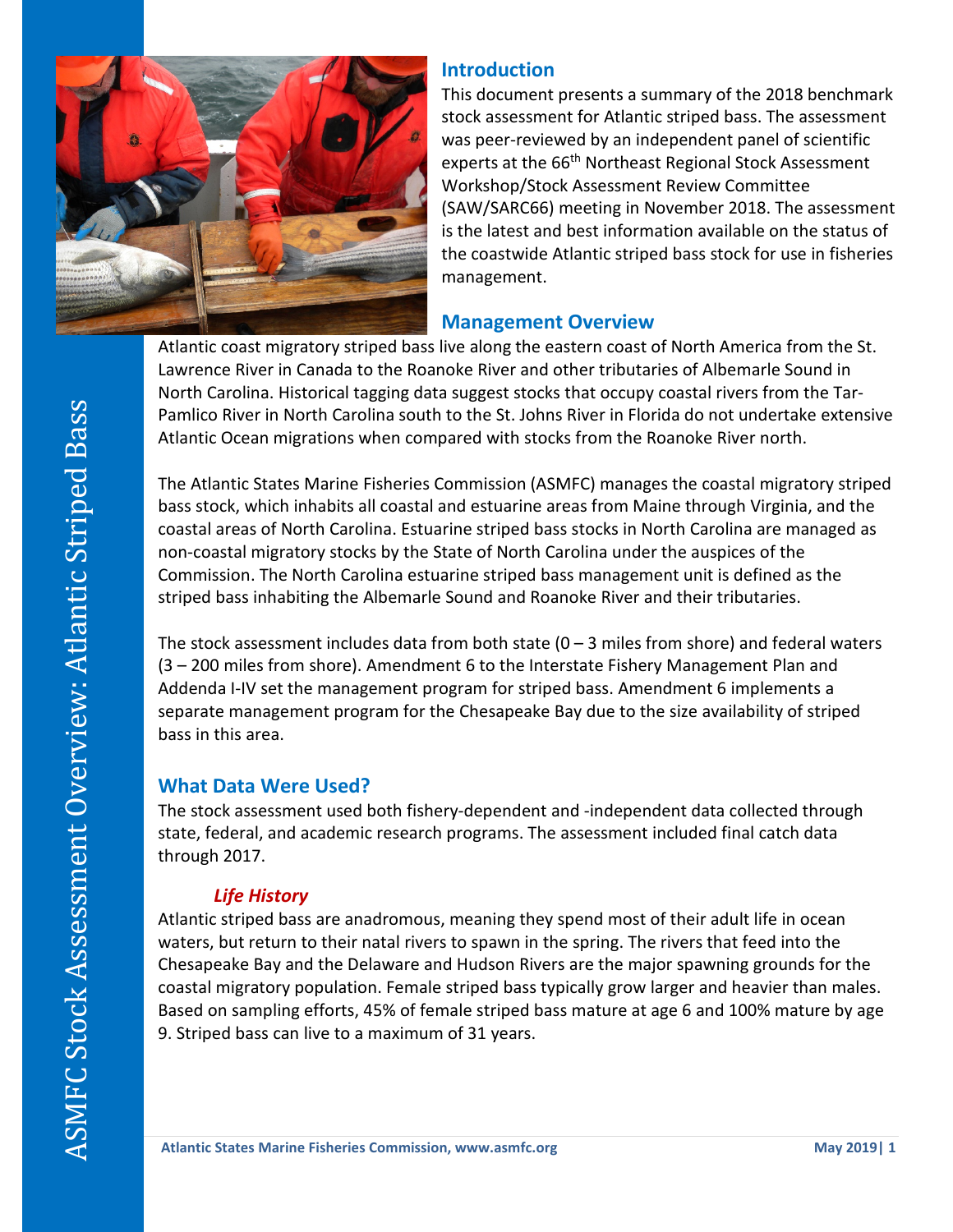#### *Commercial and Recreational Data*

The stock assessment used total catch (harvest, commercial discards and dead recreational discards) and catch-at-age split into two components: Chesapeake Bay removals and ocean removals. Removals include harvest and dead discards from both fishing sectors. Ocean removals include removals from inland areas like the Delaware Bay, Long Island Sound and the Hudson River.

Strict commercial quota monitoring is conducted by states through various state and federal dealer and fishermen reporting systems; landings are compiled annually from those sources by state biologists. Following the stock's collapse in the late 1970s/early 1980s, commercial landings dropped to 151,000 pounds (47,240 fish) in 1986. As fishery regulations were liberalized during the 1990s, landings increased, reaching 6.4 million pounds (1.04 million fish) in 2004. From 2004- 2014, landings were relatively stable due to the commercial quota system with average landings of 6.5



**Figure 1. Atlantic Striped Bass Commercial Landings and** 

\*Recreational release mortality assumes that 9% of fish released alive die.

million pounds per year. Since 2015, commercial landings have decreased to an average of 4.7 million pounds per year due to implementation of Addendum IV and a reduction in the commercial quota. The assessment estimates unreported commercial discards using tag return data from commercial and recreational fisheries. Commercial discards were estimated to be about 15% of total commercial removals in recent years.

Recreational catch, effort, and length frequency data were obtained from the Marine Recreational Information Program (MRIP) for 1982-2017. MRIP uses surveys to estimate how many fishing trips recreational anglers take every year and how many fish per trip they catch. In 2018, MRIP transitioned from a phonebased survey to a mail-based survey to estimate the number of angler trips. The new, improved survey showed the number of trips taken in recent years was much higher than had been previously estimated, and as a result, estimates of recreational





\*Recreational removals include landed fish and the 9% of fish released alive that die.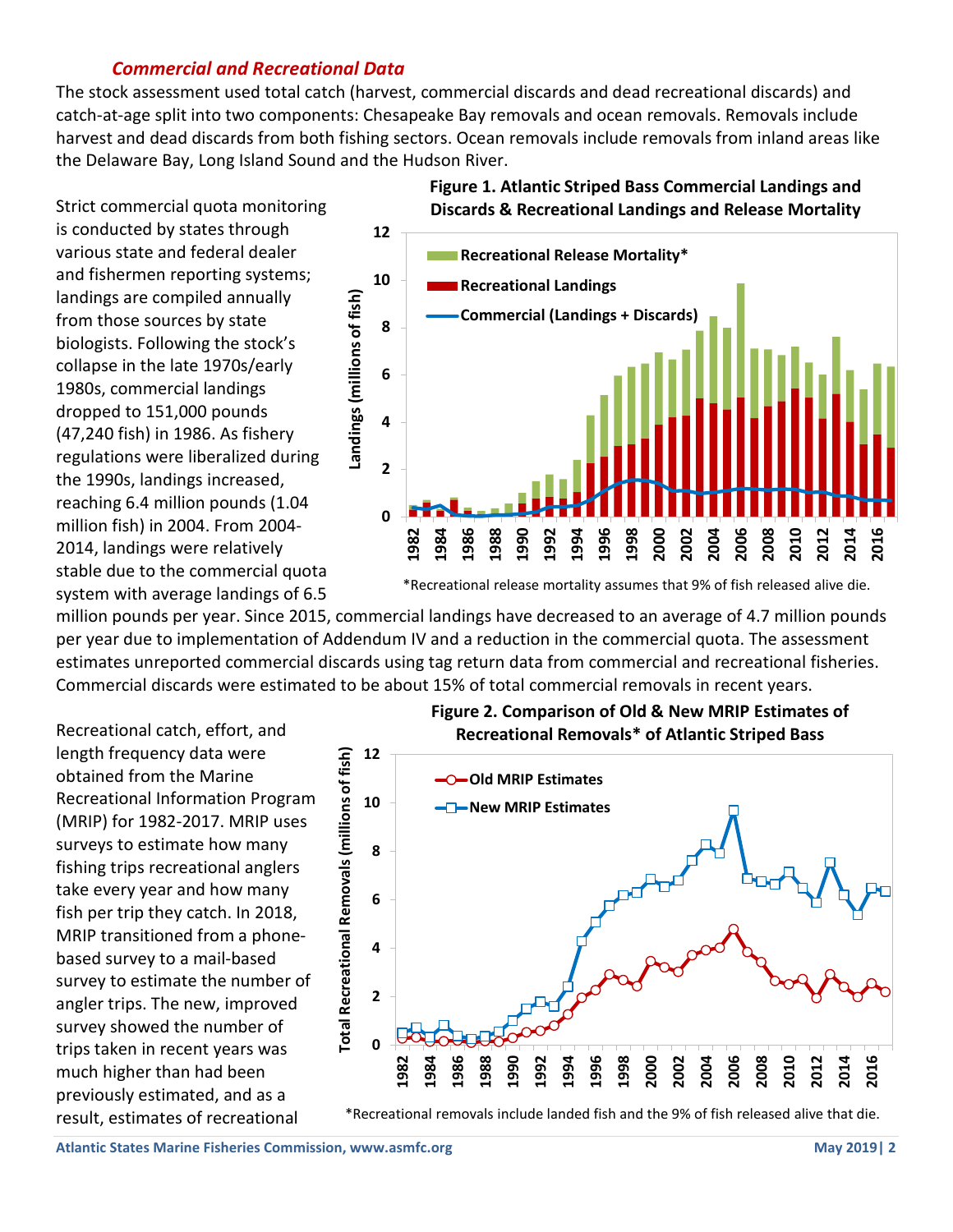catch were much higher for striped bass (Figure 2). Overall, the estimates of recreational removals of striped bass (fish that were landed plus fish that died as a result of being released alive) were 2.3 times higher using the new method, with a greater difference in recent years.

This assessment used the new MRIP estimates of recreational harvest and releases. Recreational harvest increased from 2.4 million pounds (264,000 fish) in 1984 to 61.5 million pounds (5.4 million fish) in 2010. Between 2004 and 2014, harvest remained steady, averaging 54.9 million pounds (4.7 million fish) per year. Following implementation of size and bag limit changes in the recreational fisheries through Addendum IV, harvest decreased to an average of 40.5 million pounds (3.2 million fish) for 2015-2017. The vast majority (85- 90%) of the annual catch in most years is released alive, and the assessment assumes, based on previous studies, that 9% of the fish that are released alive die as a result of being caught. The number of released fish peaked in 2006 at 53.5 million fish, 4.8 million of which were assumed to have died. Total numbers of releases have declined slightly since then, with 38 million fish released in 2017, 3.4 million of which were assumed to have died. Figure 1 shows commercial and recreational landings and discards (release mortality in the case of the recreational fishery) in numbers of fish (not pounds or metric tons).

MRIP catch per unit effort data was used as a fishery-dependent index of relative abundance.

## *Fishery-Independent Surveys*

The assessment used several fishery-independent indices of relative abundance for adults (Connecticut Trawl Survey, ChesMMAP Survey, New Jersey Bottom Trawl Survey, New York Ocean Haul Seine Survey, Maryland Spawning Stock Survey, and Delaware Spawning Stock Electrofishing Survey), and for young-of-year (YOY) and age-1 fish (New York and Maryland YOY and Yearling Surveys, and New Jersey and Virginia YOY Surveys).

#### *Tagging Data*

Eight tagging programs have traditionally participated in the U.S. Fish and Wildlife Service (USFWS) Atlantic coast striped bass tagging program and each have been in progress for at least 18 years. The tagging programs are divided into two categories, producer area programs and coastal programs. Producer area tagging programs primarily operate during spring spawning on spawning grounds in New York, Delaware/ Pennsylvania, Maryland, and Virginia. Coastal programs tag striped bass from mixed stocks during fall, winter, or early spring in waters off of Massachusetts, New York, New Jersey, and North Carolina. USFWS maintains the tag release and recapture database and provides rewards to fishermen who report the recaptures of tagged fish. From 1985 through August 2018, there were 542,149 striped bass tagged and released, with 92,344 recaptures reported coastwide.

## **How Were the Data Analyzed?**

## *Statistical catch-at-age (SCA) model*

The accepted model for use in striped bass stock assessments is a forward projecting statistical catch-at-age (SCA) model, which uses catch-at-age data and fishery-dependent and -independent survey indices to estimate annual population size and fishing mortality. Indices of abundance track relative changes in the population over time while catch data provide information on the scale of the population size. Age structure data (numbers of fish by age) provide additional information on recruitment (number of age-1 fish entering the population) and trends in mortality.

#### *Tagging model*

As a complement to the SCA model, a tagging model (IRCR) was run on data from the USFWS coastwide striped bass tagging program through the 2017 tagging year. The IRCR model compares the numbers of tagged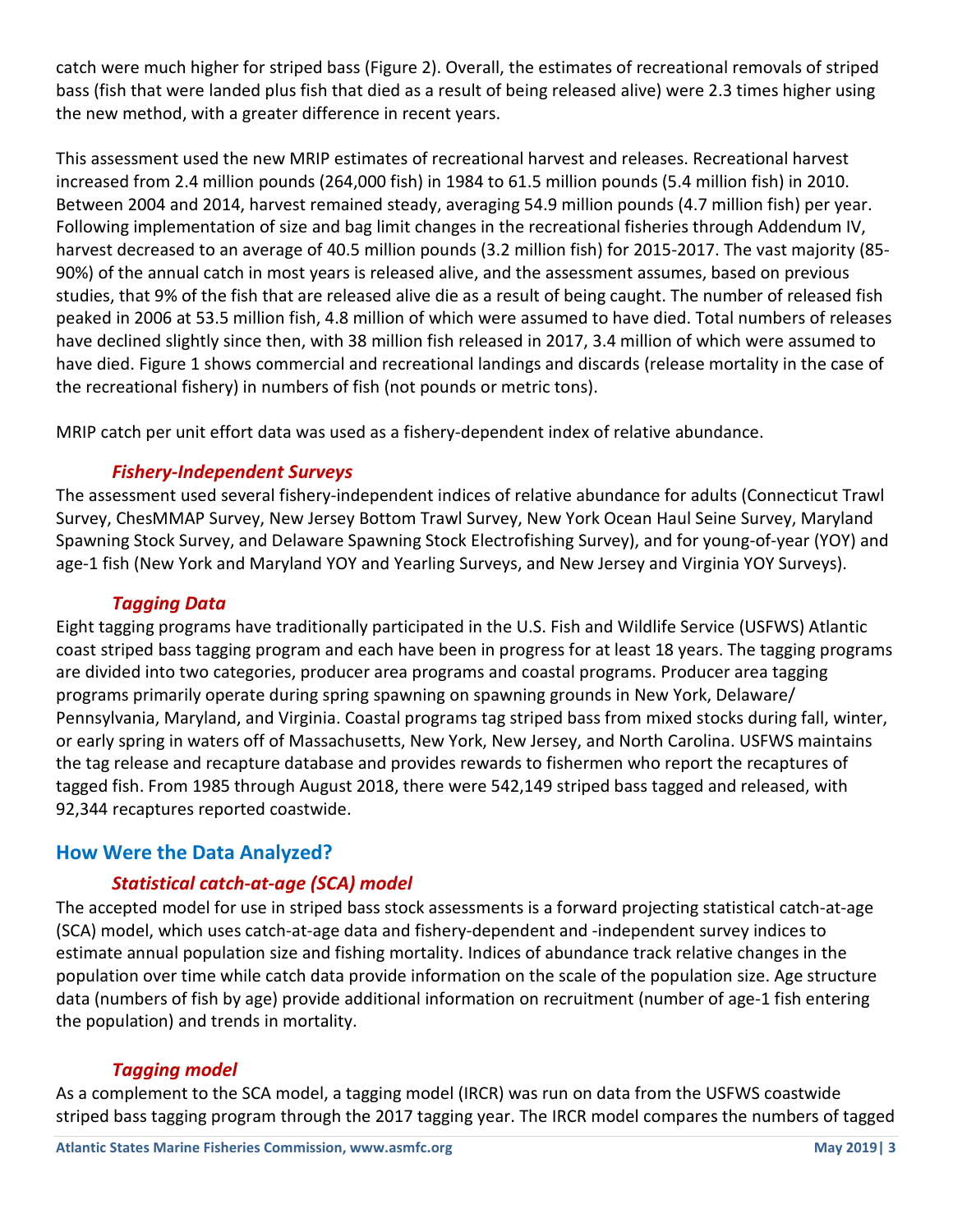fish that have been recaptured to the numbers of fish that were originally tagged over time to estimate the survival rate of striped bass from year-to-year, fishing mortality rates and natural mortality rates.

## **What is the Status of the Stock?**

In 2017, the Atlantic striped bass stock was overfished and experiencing overfishing relative to the updated reference points defined in the 2018 assessment (see below). Female spawning stock biomass (SSB) was estimated at 151 million pounds, below the SSB threshold of 202 million pounds. Total fishing mortality was estimated at 0.307, above the fishing mortality threshold of 0.240.

Despite recent declines in SSB, the stock is still above the SSB levels observed during the moratorium that was in place in the mid-late 1980s.



#### *Recruitment*

As shown in Figure 3, striped bass experienced a period of strong recruitment (age-1 fish entering the population) from 1994-2004, followed by a period of lower recruitment from 2005-2011 (although not as low as the early 1980s, when the stock was considered collapsed). This period of low recruitment contributed to the decline in SSB that the stock has experienced since 2010. Recruitment of age-1 fish was high in 2012, 2015,

and 2016 (corresponding to strong 2011, 2014, and 2015 year classes), but estimates of age-1 striped bass were below the long-term average in 2013, 2014, and 2017. Recruitment in 2017 was estimated at 108.8 million age-1 fish, below the time series average of 140.9 million fish.

#### *Biological Reference Points*

The reference points currently used for management are based on the 1995 estimate of female SSB. The 1995 female SSB is used as the SSB threshold because many stock characteristics (such as an expanded age structure) were reached by this year and the stock was declared recovered. The values estimated in the



**Atlantic States Marine Fisheries Commission, www.asmfc.org <b>May 2019** 1 **May 2019** 1 **May 2019** 1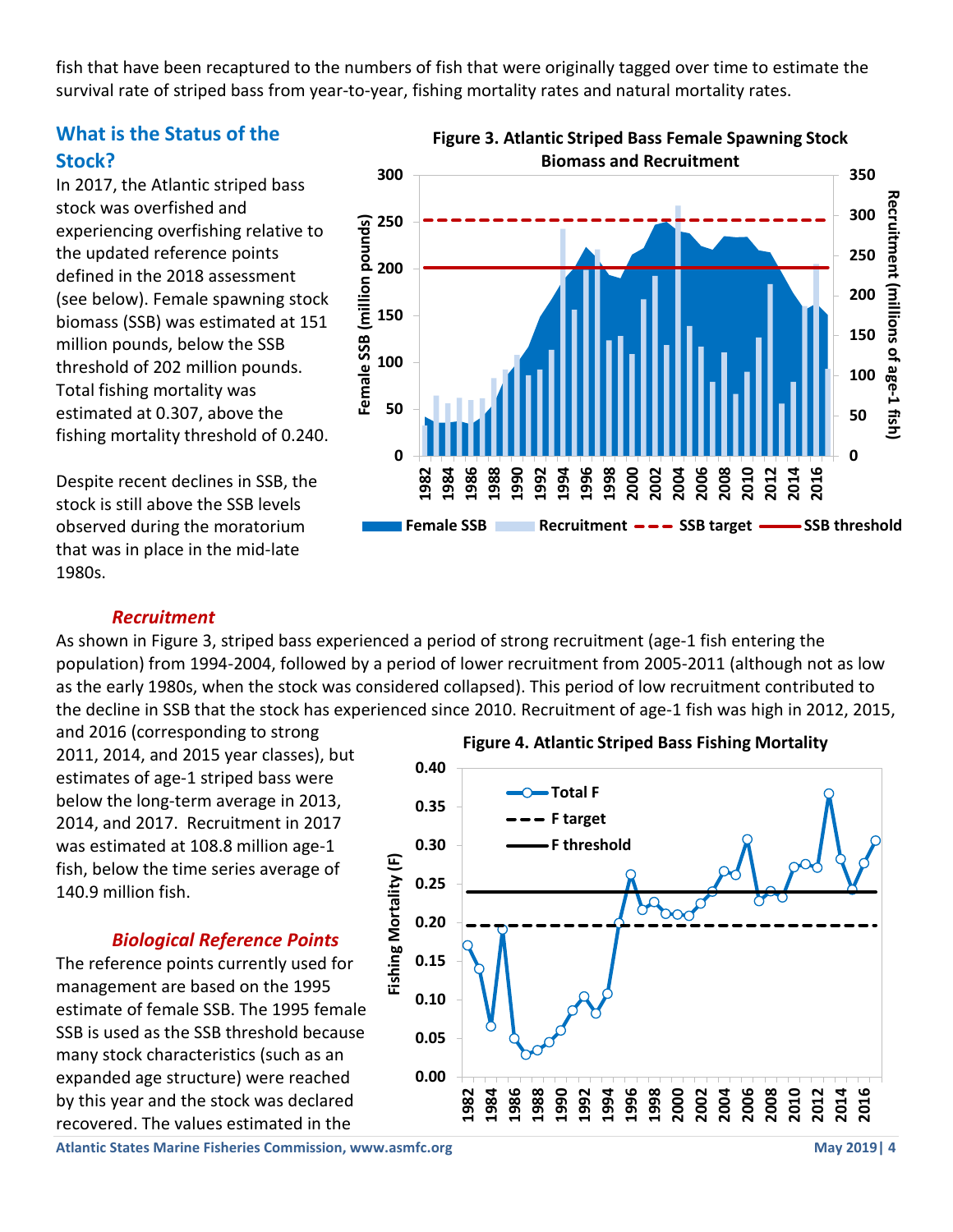2013 assessment are  $SSB<sub>Threshold</sub> = female$  $SSB<sub>1995</sub> = 127$  million pounds and  $SSB<sub>Tareet</sub> =$ 125% female  $SSB_{1995} = 159$  million pounds. To estimate the associated fishing mortality threshold and target, population projections were made by using a constant fishing mortality rate and changing the value until the SSB threshold or target value was achieved. The projected fishing mortality (F) to maintain  $SSB_{Threshold} =$  $F<sub>Threshold</sub> = 0.22$ , and the projected fishing mortality to maintain  $SSB_{Target} = F_{Target} =$ 0.18.

For the 2018 assessment, the definitions of the targets and thresholds remain the same, but the values have been updated. The new MRIP estimates resulted in higher estimates of SSB, and therefore higher estimates for the SSB threshold and target



**Figure 5. Comparison of SSB Estimates from the** 

(Figure 5). The SSB threshold was estimated at 202 million pounds, with an SSB target of 252 million pounds. The new MRIP estimates did not have a large effect on the estimates of fishing mortality, and the updated fishing mortality threshold and target values are very similar to the previous fishing mortality reference points. The fishing mortality threshold was estimated at 0.24, and the target was estimated at 0.20.

## **Data and Research Priorities**

The Technical Committee (TC) addressed several of the recommendations from the 2013 benchmark assessment report, including developing new maturity-at-age estimates for the coastal migratory stock and evaluating stock status definitions relative to uncertainty in biological reference points. The TC also made progress on developing a spatially and temporally explicit catch-at-age model incorporating tag-based movement information. Although the Peer Review Panel did not accept the migration model for management use, it recommended continued work to improve the model for future assessments.

The TC identified several high priority research recommendations to improve the assessment. These included better characterization of commercial discards; expanded collection of sex ratio data and paired scale-otolith samples; development of an index of relative abundance for the Hudson River stock; better estimates of tag reporting rates; continued collection of mark-recapture data to better understand migration dynamics; and additional work on the impacts of *Mycobacteriosis* on striped bass population dynamics and productivity.

The TC recommends the next benchmark stock assessment be conducted in 2024, which will allow time to work on issues like state-specific scale-otolith conversion factors and directly incorporating tagging data into the two-stock assessment model.

## **Glossary**

**Age structure:** the separation of a fish population into distinct age groups

**Catch-at-age:** the number of fish of each age that are removed in a year by fishing activity